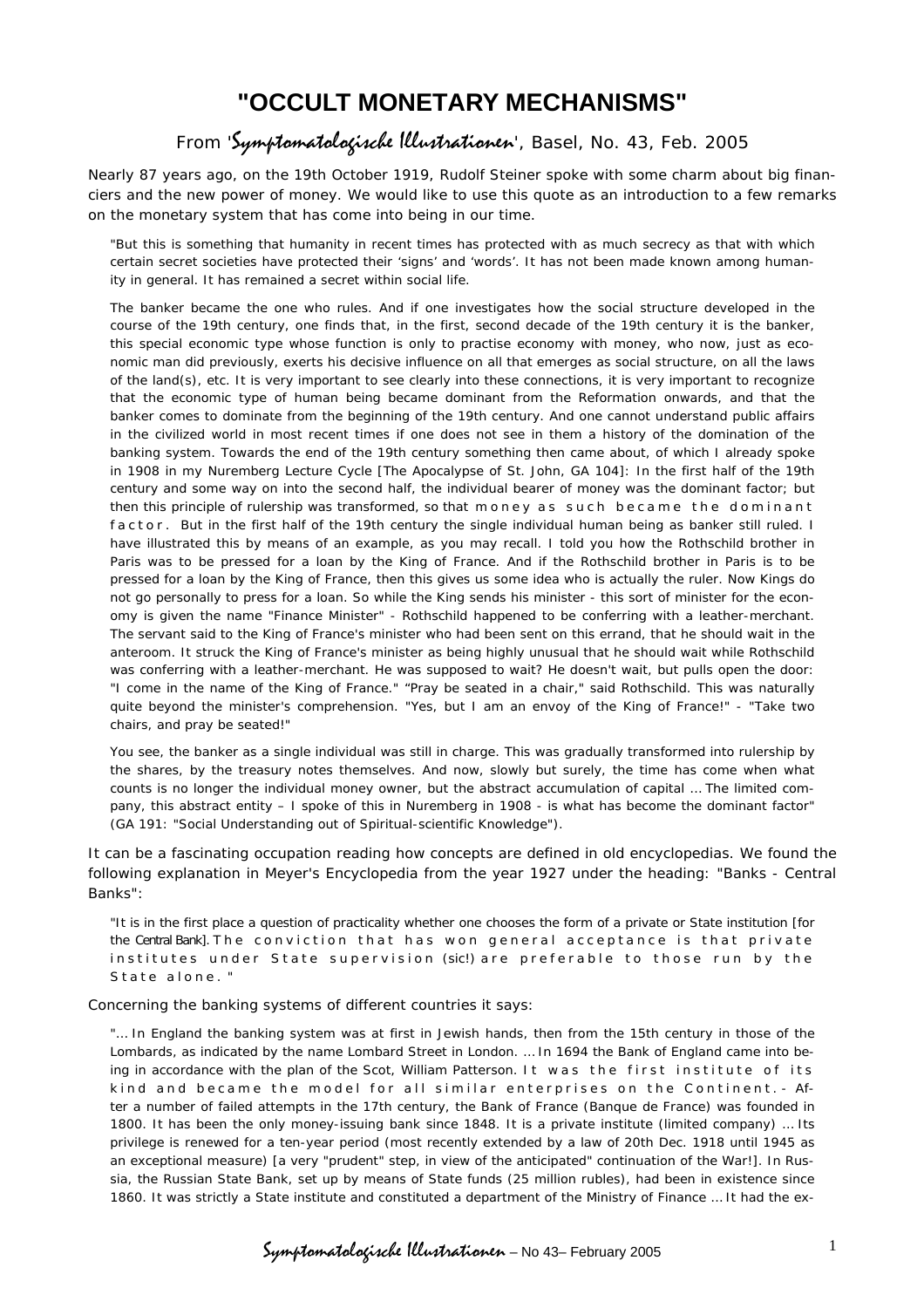clusive right to issue banknotes." Was this identical (healthy) approach to monetary policy possibly a reason why the Tsar supported Abraham Lincoln in the American war of secession?

The (private or State) Central Bank creates, as we know, money "from nothing". It continually increases the money supply, thus causing inflation, the devaluation of money, and grants credits to the banks with the money it has created "out of nothing". But this means that every franc, euro, dollar or whatever that is circulating as a banknote is costing us interest, with no end in sight! And this interest flows (or rather: flowed) into the State treasury or, meanwhile throughout the whole world, into the "black holes" of the Rothschilds.

"As chance would have it, straw is 'spun' to gold in the fairy-tale of Rumpelstiltskin, and nobody knows the name of the mysterious little man who performs this feat of magic. Those, too, who, for centuries, have been conjuring unimaginable quantities of money from nothing in all the civilized lands of the world, are gleefully happy that the famous 'man-in-the-street' does not know their name and has not the faintest idea of their manipulative activity and its staggering proportions" (Johannes Rothkranz: "The Treaty of Maastricht - Final Solution for Europe", 1993).

Thus the system came "into the world" in England in 1694. In 1688 those involved promised the Dutch Prince of Orange the English throne on condition that he would transfer to them the right to issue money. To remove all doubts on his part they also promised to do no harm to his father-in-law James II, and to lend him any sum of money at 8% interest. Six years later the "Bank of England" was founded.

Of course, this was only the first step. The system was obviously meant in future to embrace the entire world ("One World"). In 1863 the Rothschilds in London wrote to banker friends of theirs, Messrs. Ikelheimer, Morton and Vandergould in New York, recommending this system to them, which was as profitable as it was untransparent, and which had been worked out by them specifically for the conditions prevailing in America.

### "Dear Sirs,

A certain Mr. John Sherman has written to us from a town in Ohio, USA, as to profits that may be made in the National Banking business, under a recent act of your Congress. … Apparently this act has been drawn up on the plan formulated by the British bankers Association, and by that Association recommended to our American friends, as one that, if enacted into law, would prove highly profitable to the banking fraternity throughout the world.

Mr. Sherman declares that there has never been such an opportunity for capitalists to accumulate money as that presented by this act. The few who understand this system, he says, will either be so interested in its profits, or so dependent on its favours, that there will be no opposition from that class, while on the other hand, the great body of the people, mentally incapable of comprehending the tremendous advantages that capital derives from the system, will bear its burden without complaint, and perhaps without even suspecting that the system is inimical to their interests …

Your respectful servants,

### Rothschild Brothers"

(quoted from: William Guy Carr, "Pawns in the Game", Palmdale/California, 1958, p. 55).

Colonel Ely Garrison, friend and financial advisor to Theodore Roosevelt and Woodrow Wilson, confirms the content of this letter in his biographical work "Roosevelt, Wilson and the Federal Reserve Law":

"Paul Warburg is the man who conceived the Federal Reserve Law after the Aldrich Plan had aroused such indignation and opposition in the entire nation (more likely a deliberate stirring up of feelings on demand by the press). But the mind behind both drafts was Baron Alfred Rothschild in London" (Mullins/Bohlinger: "The Bankers' Plot", 1990, p. 61).

Good things take time to ripen - and so the US Senate passed the corresponding Federal Reserve Law ten years later, on the 22nd December 1913. The only opponent appeared to be Senator Charles A. Lindbergh the father of the transatlantic aviator, who warned the US Congress in his closing words in this debate:

"This law sets up the most gigantic Trust on earth. If the President puts his signature to this law, the invisible world government is legitimized. The people will not recognize this immediately …" (ibid., p. 55). And neither the people, nor their politicians have understood it to this day!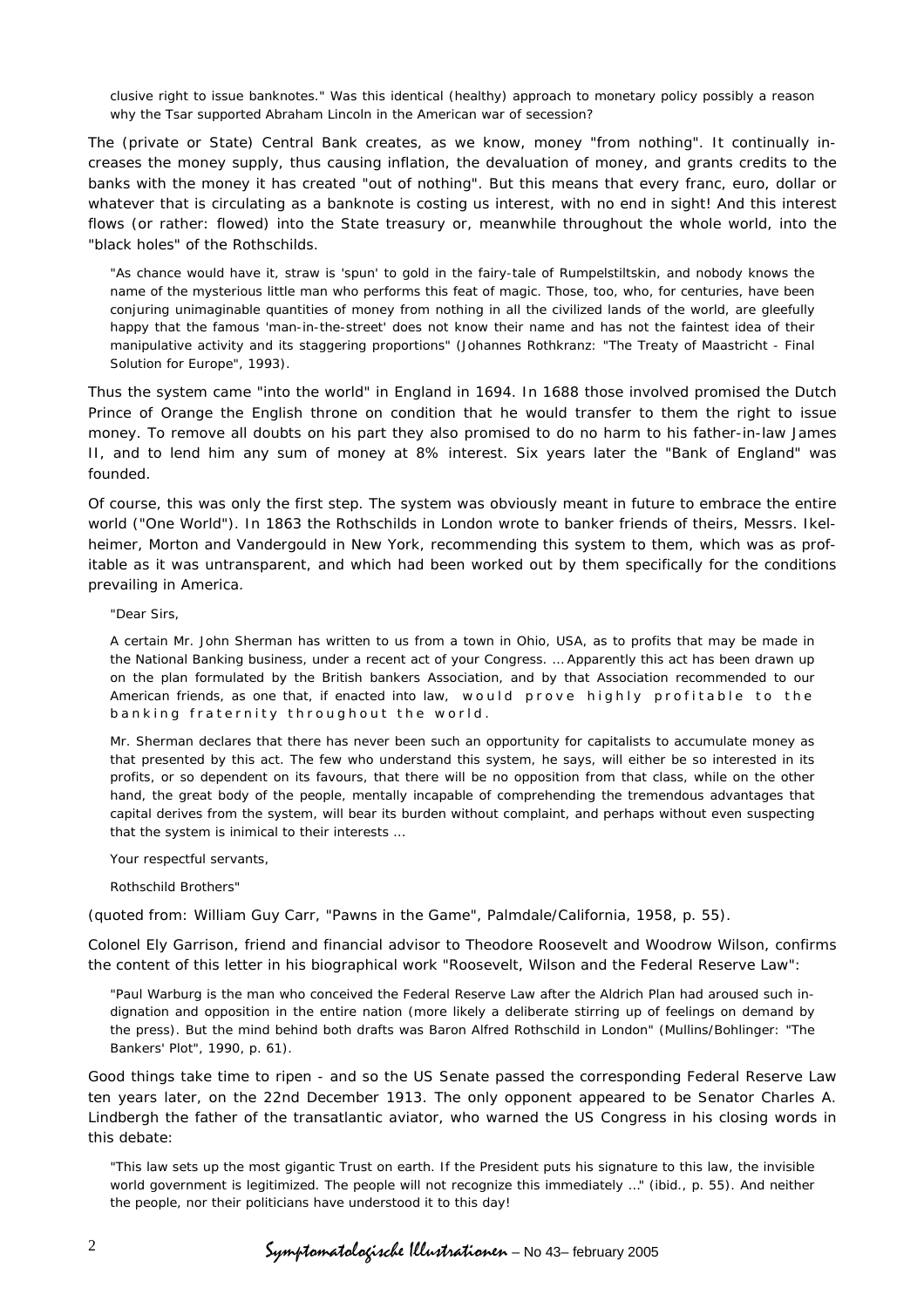Promptly in the same year, 1913, the International Bankers' Alliance was founded in Paris, where the jubilant words were spoken:

"The hour has struck for high finance to dictate to the world its laws publicly, as it has hitherto done in secret … High finance is called upon to supplant empires and kingdoms, with an authority extending not just over one land, but over the entire globe" (ibid., p.9).

During the American Civil War, 1861-65, Abraham Lincoln created his famous (or notorious) Greenbacks. Of them he said: "We grant to the people of this Republic the greatest blessing it has ever received: its own paper money, in order to repay its own debts." The "London Times" expressed the concerns of the "City of London" (Rothschild) with a call for the overthrow of this government, which leaves nothing more to be said:

"If this unsound financial policy which was invented in the North American Republic were to survive, this government will be able to create its own currency without cost. It will free itself of debt and remain free of it. It will have the money it needs for the purposes of trading. It would grow healthy in a way that is entirely without precedent in the history of civilization. The intelligence and the wealth of the rest of the world would flow to North America. This government must be overthrown, otherwise it will make all dominance in the world impossible."

The English politicians as puppets of the London "City" had therefore to support the southern States with the aim of defeating Lincoln's Union. Two factors made this plan difficult to realize: 1. Lincoln abolished slavery. It was therefore inexpedient for the London bankers to support the southern States officially, as the latter wanted to retain slavery, and 2. the Russian Tsar with his navy supported Lincoln. After Lincoln's assassination Congress revoked the edict on the issuing of Greenbacks. They were withdrawn from circulation, with the deduction of a fee.

After that, no US President dared to challenge the financial monopoly of the original US State banks or even the monopoly of the "Federal Reserve". Only John F. Kennedy is believed to have tried, with Presidential directive Nr. 11110, to obtain (again) the right of the President to give the nation a currency that conforms with the Constitution. Accordingly, Kennedy is said to have brought four billion five-dollar notes into circulation with the words "UNITED STATES" printed on them instead of "FEDERAL RESERVE" Note. Friends and relatives warned him against this dangerous "game".

The very day after Kennedy's assassination Vice-President Lyndon Johnson who succeeded him is said to have signed a decree which brought to an end the "United States Notes" ("CODE", no. 10/1989, P. 21).

Soon after that, between 1967 and 1972, many efforts were made in Congress by Senator Lee Metcalf. The following is his explanation of the "Federal Reserve" before the Senate of the State of Washington:

*Question*: Senator Metcalf, do you really believe that the institution of the Federal Reserve constitutes a private

### banking system?

*Metcalf*: Like most Americans I believed the Federal Reserve to be a part of the Federal Government. But this does not correspond to the facts! It is a private banking institute, which has been granted by means of a law - not by the Constitution - the exclusive right to control and issue the American currency.

*Question:* How does the Federal Reserve create the money?

*Metcalf:* It can be summarized very briefly as follows: The Government creates a billion dollars of debt every week. How does it get hold of this money? It prints interest-bearing bonds for a billion dollars and brings these to the Federal Reserve. The Federal Reserve receives them and in return deposits a billion on a cheque account, whereby the Government now has a billion dollars at its disposal. The question arises: Where was this billion before it was credited to this account? The answer is: It didn't exist. - We, the people, allow a private banking institution to create money as it wishes - out of nothing - and to give this to the Government as a loan and to receive interest on it for an unlimited period.

*Question:* Do you mean to say by this that we, the people, pay interest to a private banking institution for the use of our own currency?

*Metcalf:* Yes, I do. And here we reach the point that is worst of all. I have mentioned the creation of this "cheque-money" by the Federal Reserve. The money created in this way circulates throughout America and is our currency. Why must we pay a private banking institution interest for the use of our own money? What sort